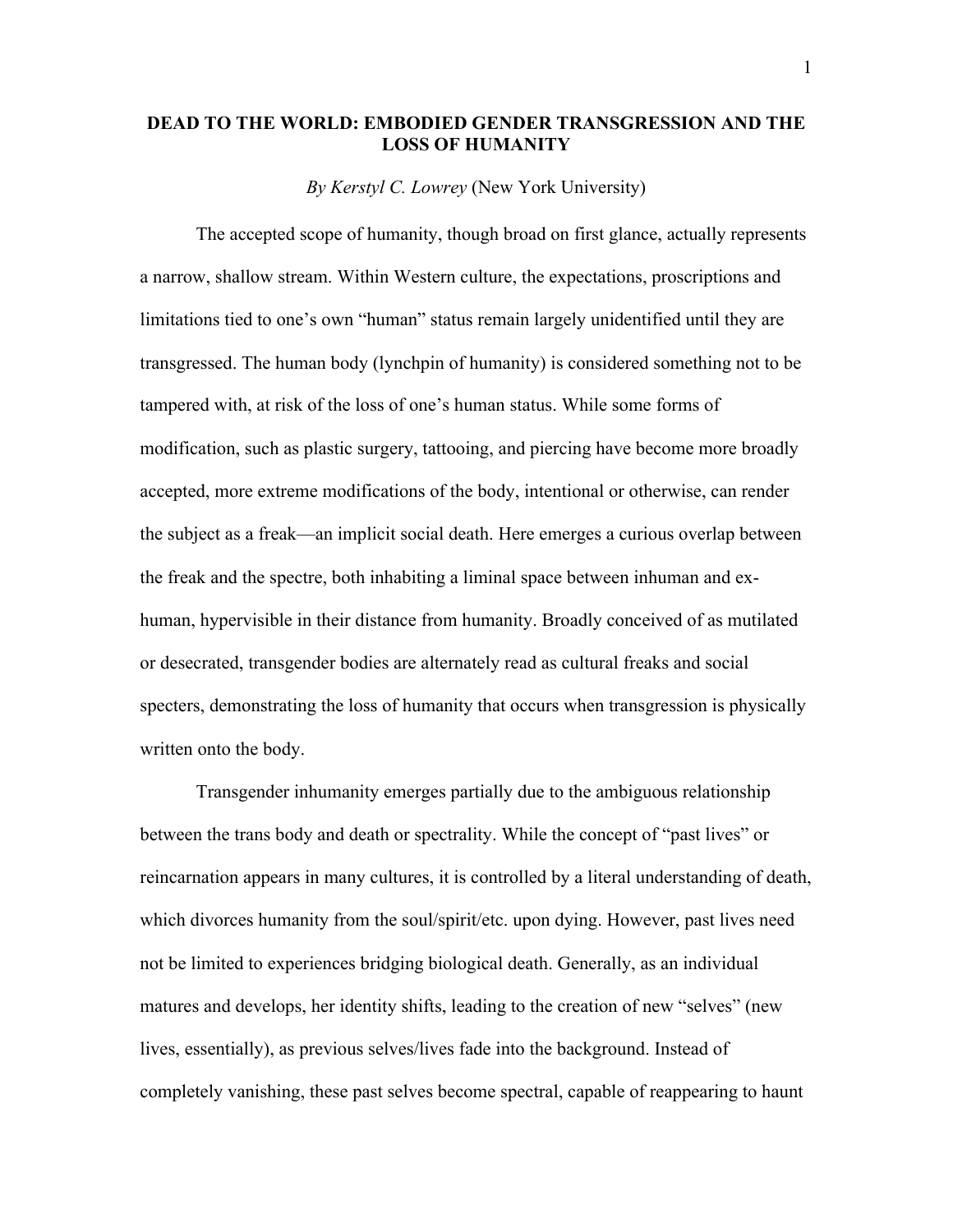current realities and lived experiences. Though past lives can be found haunting any individual, they become most apparent in cases of identity shifts against categories which are thought to be intransigent; cases of gender transition exemplify such past life hauntings. For transgender individuals, past genders ghost on the body, such that "organized forces and systemic structures that feel removed… make their impact felt in everyday life in a way that confounds… analytic… and social separations" (Gordon 2008: 19). In other words, the structures of the binary gender system become more apparent as they ghost through the experiences of transgender individuals. Gender haunts the transgender body, ghosting back and forth between present and previous lived genders. Rather than merely revealing the constructed (human?) nature of this binary, this transgressive gender ghosting serves to generate and structure transgender losses of humanity.

Ceridwen Troy once declared, "it is very easy to kill a transperson" (Troy 2008). In a compelling essay, she lists various discriminations and restrictions placed on visibly transgender bodies and subjects, ultimately concluding "[There] is a message hidden inside every single one of those statements: 'You are less than I am. You are not worthy of the rights and respect that I am worthy of. You are not human.' It is very easy to kill something that you do not see as human" (Troy 2008). Implicit throughout the essay is the oppressive force of the cultural assumption that, in terms of identity categories, the "ideal" transsexual<sup>1</sup> vanishes. The only time that the transsexual *should* be visible, if at all, is during a phase of gender transition, a temporary freak process which involves the messy business of shifting gender presentation and adopting new, gender-appropriate behaviors. After this point, it is expected that she<sup>2</sup> will fade into the world of normative gender, happily reassigned into a less dysphoric gender role. If not, as Troy observes, she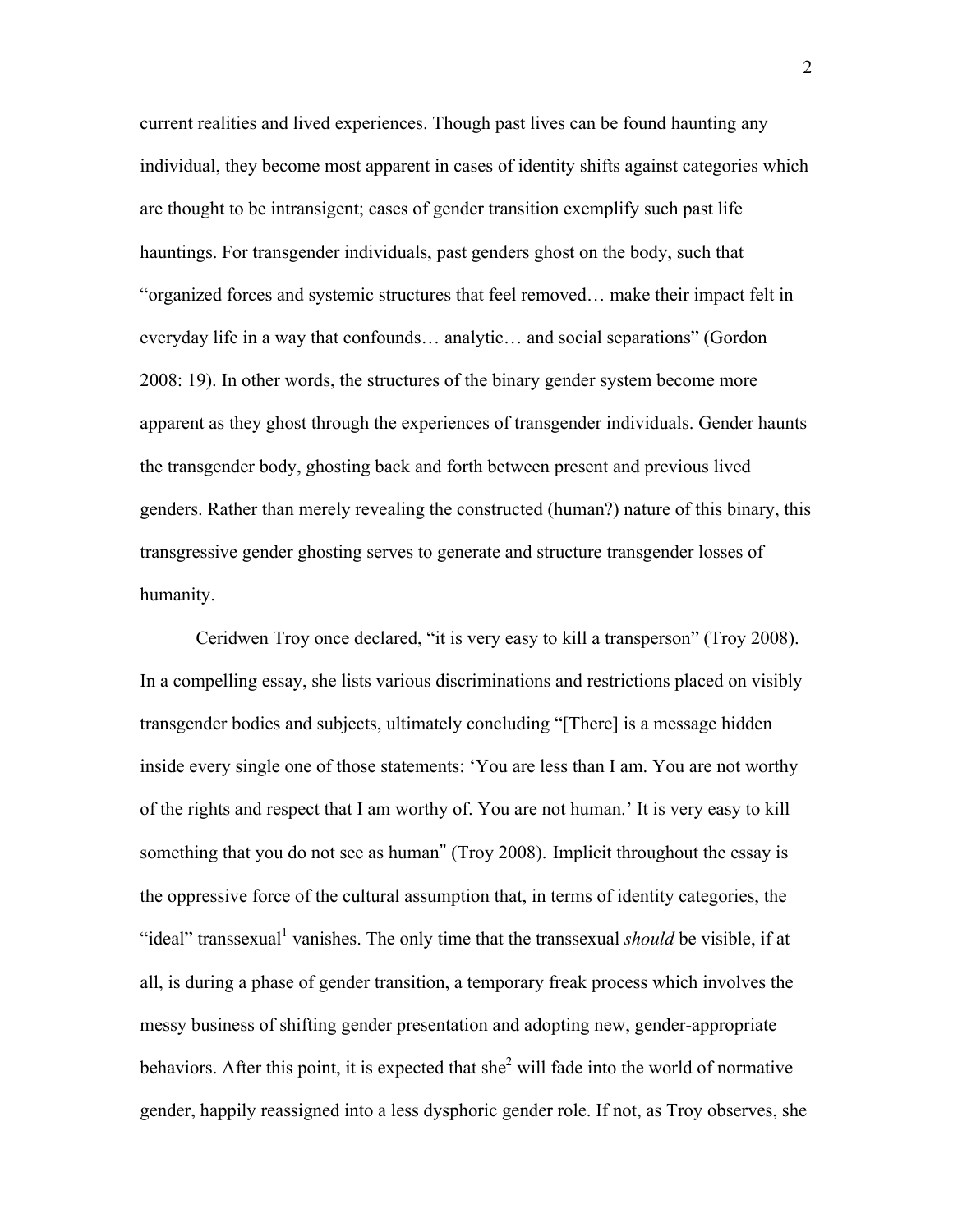is made invisible by more violently permanent means. This emphasis on transition and assimilation renders the transsexual experience as a sort of ghostly apparition, in which continued presence is ultimately determined by absence and invisibility. Though this invisibility is frequently chosen (whether freely or in a conscious endeavor to retain some scrap of humanity), it still must negotiate the ways in which "visibility is a complex system of permission and prohibition, presence and absence, punctuated alternately by apparitions and hysterical blindness" (Kipnis 1988: 158). The "hysterical blindness" which transsexual experiences mandate must be punctuated by apparitions of previous genders, for invisibility is only possible in the context of suppressing a (previously) visible entity<sup>3</sup>. Regardless of intentional invisibility, containing or limiting the haunting of (differently) gendered past lives is practically impossible.

The desire (or possibility) of eventual invisibility assumes a binary gender transition, from the socially accepted category of "male" or "female" to the other. For transgender individuals who never undergo a "full" (surgical/hormonal) transition, or who choose not to hide their transgender status, the haunting interplay of visibility and invisibility becomes more complex. Retaining visible gender transgression renders an individual as "the specter of the freak against which the norm is installed" (Butler 2001: 631). To remain in a transitional state, in between accepted gender categories, is to remain as an apparition, never fully observable within social codes of visibility. In other words, to remain the freak is to remain inextricably the Other.

Hegel's exploration of the dialectic between the self and the negating Other illuminates transgender inhumanity. The insistent stability of normative gender requires an Other in gender flux, performed in quotidian and framed contexts. Current contemporary imaginings of transgender bodies still partially locate it in the bearded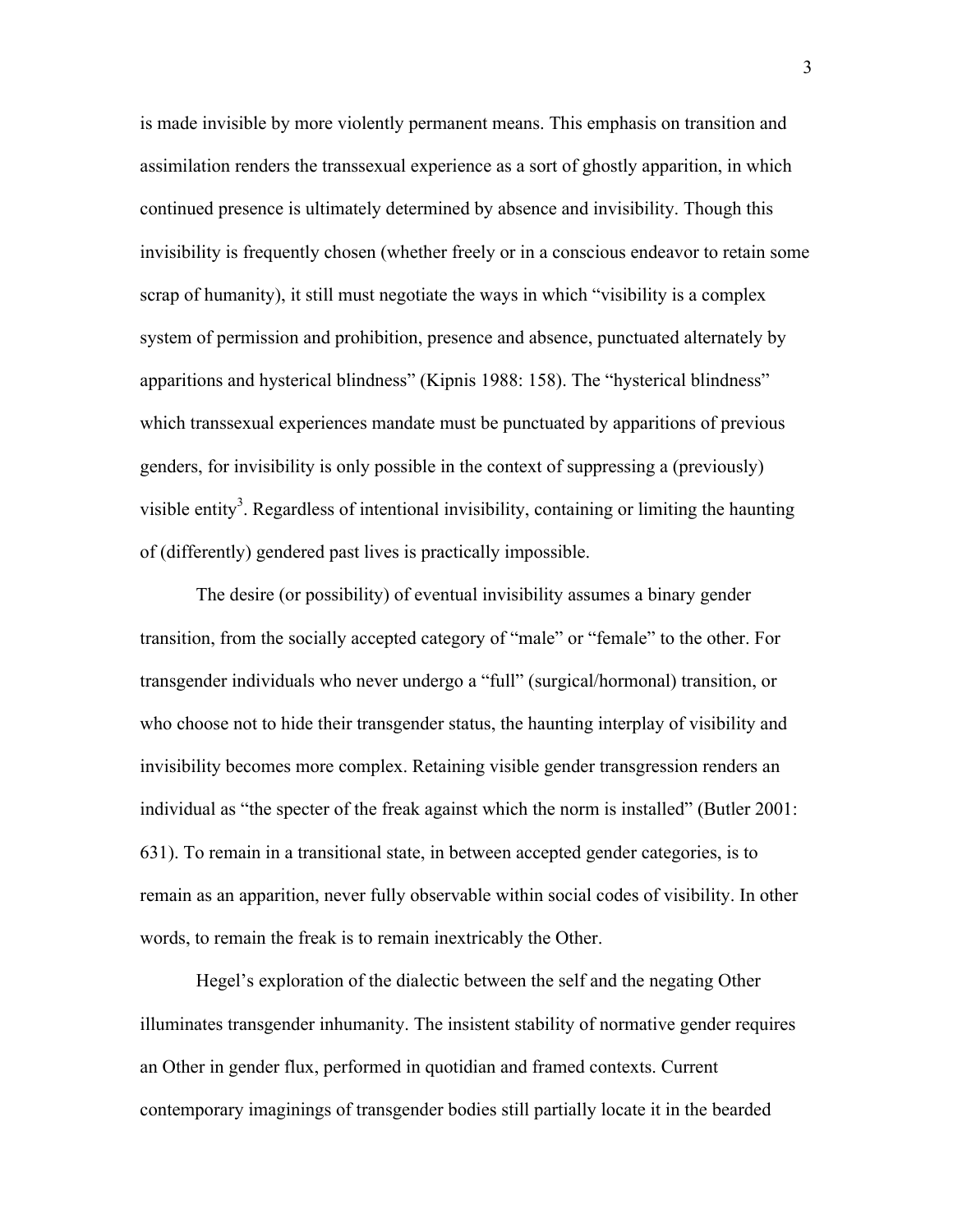ladies and "half-man-half-woman" freaks of nineteenth century sideshows. Regarding the power of the such liminal performances, Leslie Fiedler notes, "we perceive the 'freak' as the Other, the dark and unnatural mirror of ourselves" ( Fiedler 1978: 369). Audiences would not be so fascinated by the half-and-half if they could not on some level relate to it. On some level, society must feel slightly insecure in the realm of sex and gender in order to appreciate the practical paradox of a half-and half. The power of "half-and-half" performance, I would argue, is rooted in the seeming intransigence of biological sex. Human society firmly maintains that the human species is wholly sexually dimorphic, and any divergence from this "natural order" of binary opposition is rendered irrevocably Other. The performance of half-and-halves and bearded ladies served to enforce this construction of two binary sex categories; a conception of "normal" cannot exist without the existence of a marginal abnormality. Half-and-halves performed the necessary Other to shore up the inadequacies of the gender system, reassuring audiences in their own gender roles. Contemporary constructions of transgender bodies as negations of humanity perform a similar normalizing role.

Any instance of gender transgression can be read as a sort of social death. Describing her own transition, Kate Bornstein comments, "[g]ender enlightenment begins with death… I died a virtual death, not only on the operating table, but in terms of a key aspect of my identity, and then I was reborn into the world" (Bornstein 1994: 93-4). Social life necessitates a death in the case of gender transition because gender assignments are assumed to be rigid; rupturing the solidity of assigned categories mandates an exit from the social world into a liminal and interstitial realm. The exile of gender transgression from mainstream culture indicates its haunting potential, as Derrida notes that "hegemony still organizes repression and thus the confirmation of every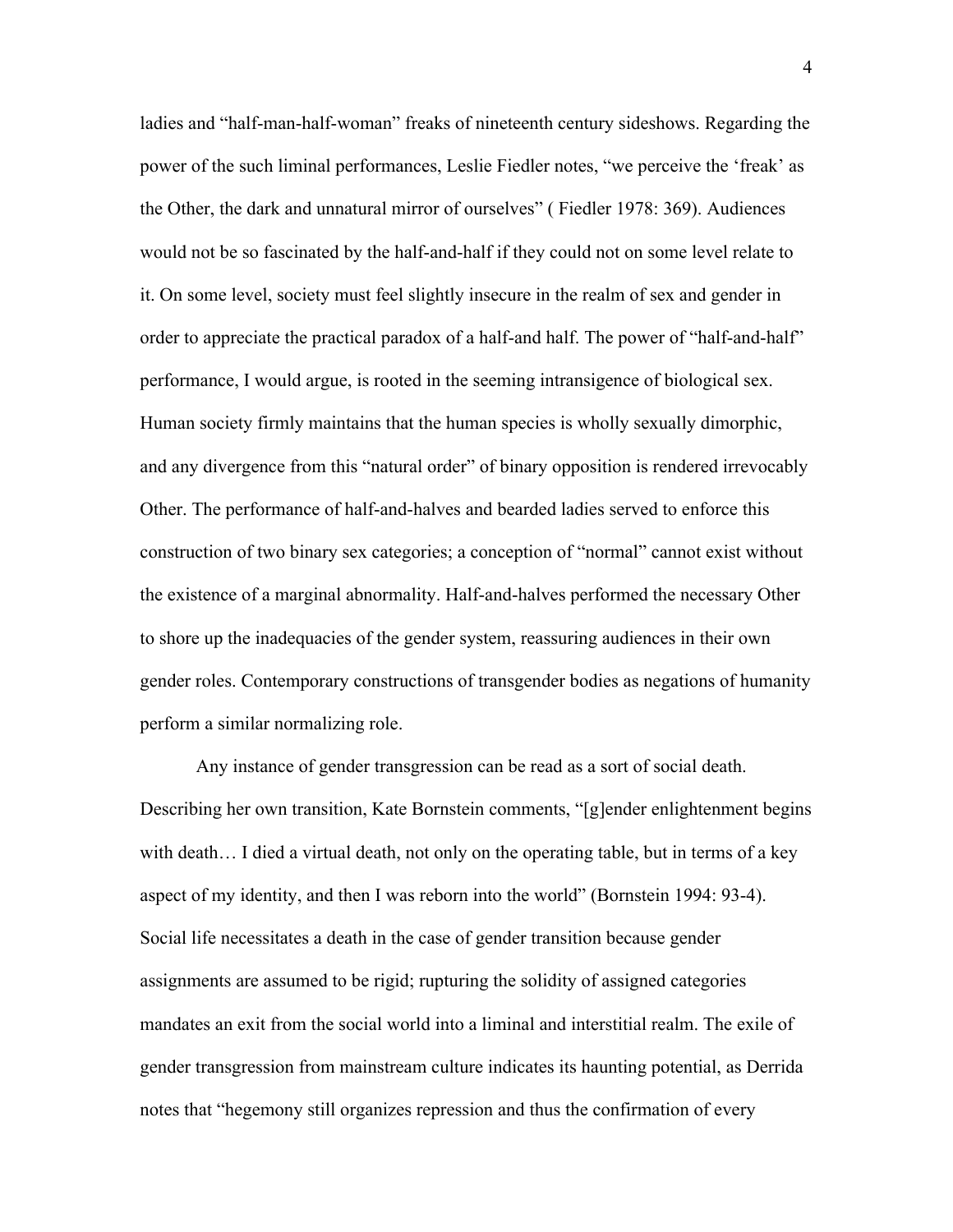haunting. Haunting belongs to the structure of every hegemony" (Derrida 1994: 46). The overwhelming prevalence of gender expectations and norms makes possible the haunting of transgender past lives, both for the individual and for her community. If the categories actually *were* stable, gender would not house so many ghosts. Because "identity categories are imaginary projections of an idealized wholeness that encrypts the mimetic and living transmissions of cultural memory," gender becomes a veritable field of freaks, specters and (not quite) forgotten apparitions (Rayner 2006: xxxi). These ghostly fragments of previous gender identities become reanimated as past lives, never fully disassociated from the bodies which they previously inhabited.

Perhaps the death that accompanies gender transgression/transition can be seen as a true case of "learning to live, finally," a lesson that can only be learned "between life and death" (Derrida 1994: xvii). Bornstein's "gender enlightenment" indicates a way of learning to live in a new way, an appropriation and reassessment of body and identity for one's own power, enjoyment, and comfort (Bornstein 1994: 93). The common transgender narrative that declares "I was trapped in the wrong body," or, "I wasn't living my life until I transitioned," encapsulates the possibility that gender transition can signify learning to live one's own life, "alone, from oneself" (Derrida 1994: xvii). Learning to live, finally, might even open the possibility of learning to live outside of the (dis)comforting structures of the hegemonic gender binary. In order for the transgender or transsexual individual to learn to live, finally, she must participate in the death of her former identity, which then reiterates as a past life throughout her continuing lived experiences. Regardless of the abuse predicated on transgender transgression, perhaps the freakish status which this "learning to live, finally" enables allows the newly inhuman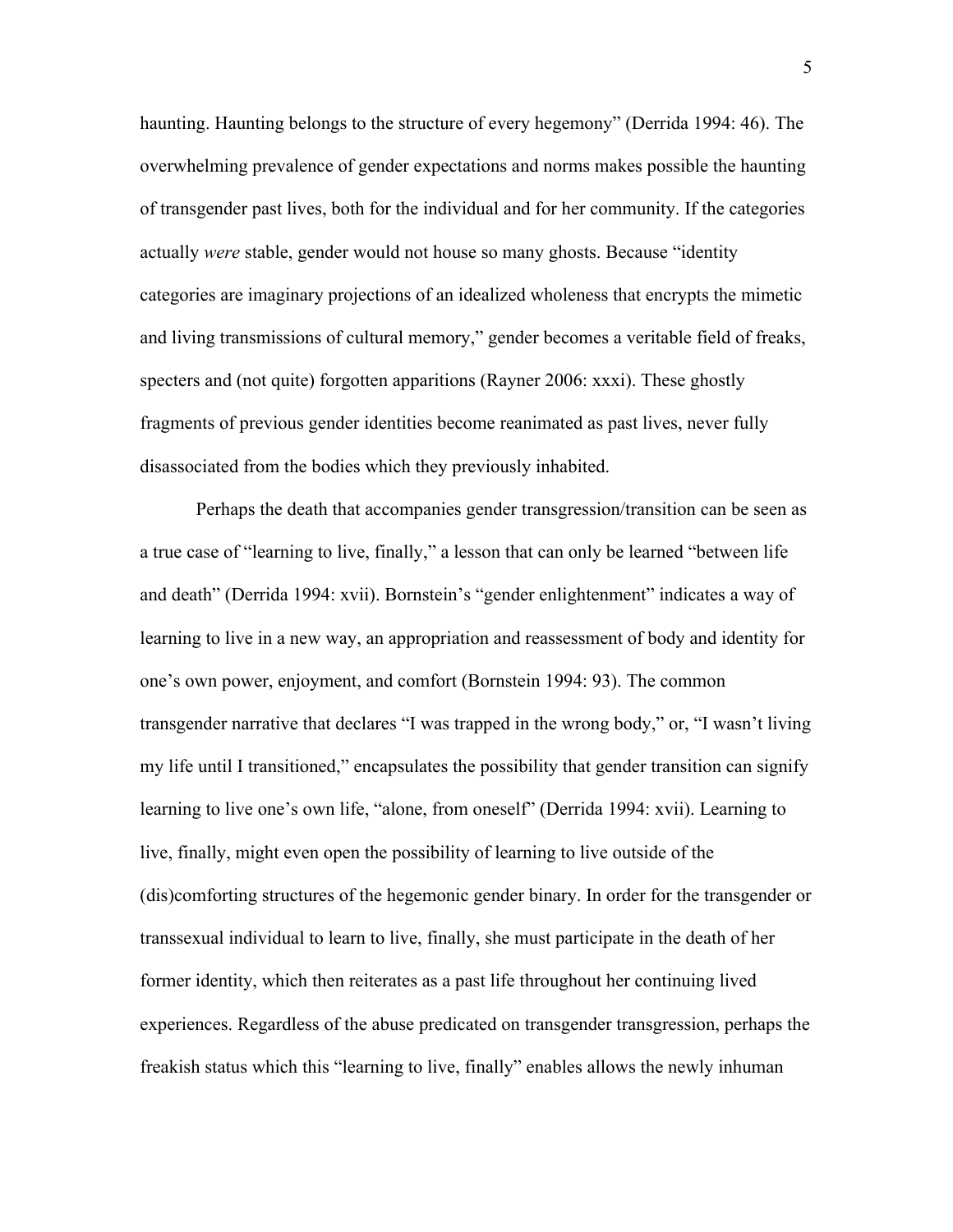transgender individual to exist outside of, or *recreate*, that which could be considered real.

Differently gendered past lives are written on the body. Surgical scars represent perhaps the most visible ghosts of previous genders, lingering from chest augmentations and reductions or from genital reconstruction surgeries. Scars reveal the refusal of the "hermetically sealed body" that human norms require, demonstrating that bodies can be cut open and reassembled, can "die a virtual death" and remain living (Peterson 2007: 129; Bornstein 1994: 94). Furthermore, the scar itself is spectral, decreasing in visibility with time; the scar is not the thing itself, but the trace of a previous feature and the event of its loss (or acquisition). In the words of Alice Rayner, "[t]he body is the memory of what is otherwise forgotten," and scars enact "[s]ites of distortion that betray the presence of unseen bodies" (Rayner 2006: 45, 69). Gender scars trigger the imagination and memory of the embodiment of past genders, engaging phantom bodies on the surface of present incarnations. The body projects the ghosts of its previous genders.

If scars represent the spectral remnants of past lives, then hormones indicate an ongoing attempt to exorcise the markers of previous genders that linger on the body. The work of banishing such an apparition (a strategy for the retention of humanity which is doomed to fail) requires continued engagement with gender ghosts, monitoring gender cues to create and maintain the desired (normative, non-freakish) gender presentation; the irony that hormonal and surgical intervention constitutes mutilation in some mainstream eyes bears note. Kessler and Mckenna observe that it takes at least four "female" gender cues to counteract one "male" cue, suggesting the difficulty of total and continued exorcism of past genders (Kessler and Mckenna 1978: 152). Conversely, an individual's current gender is socially attributed on the basis of her presumed "cultural genitals," an

6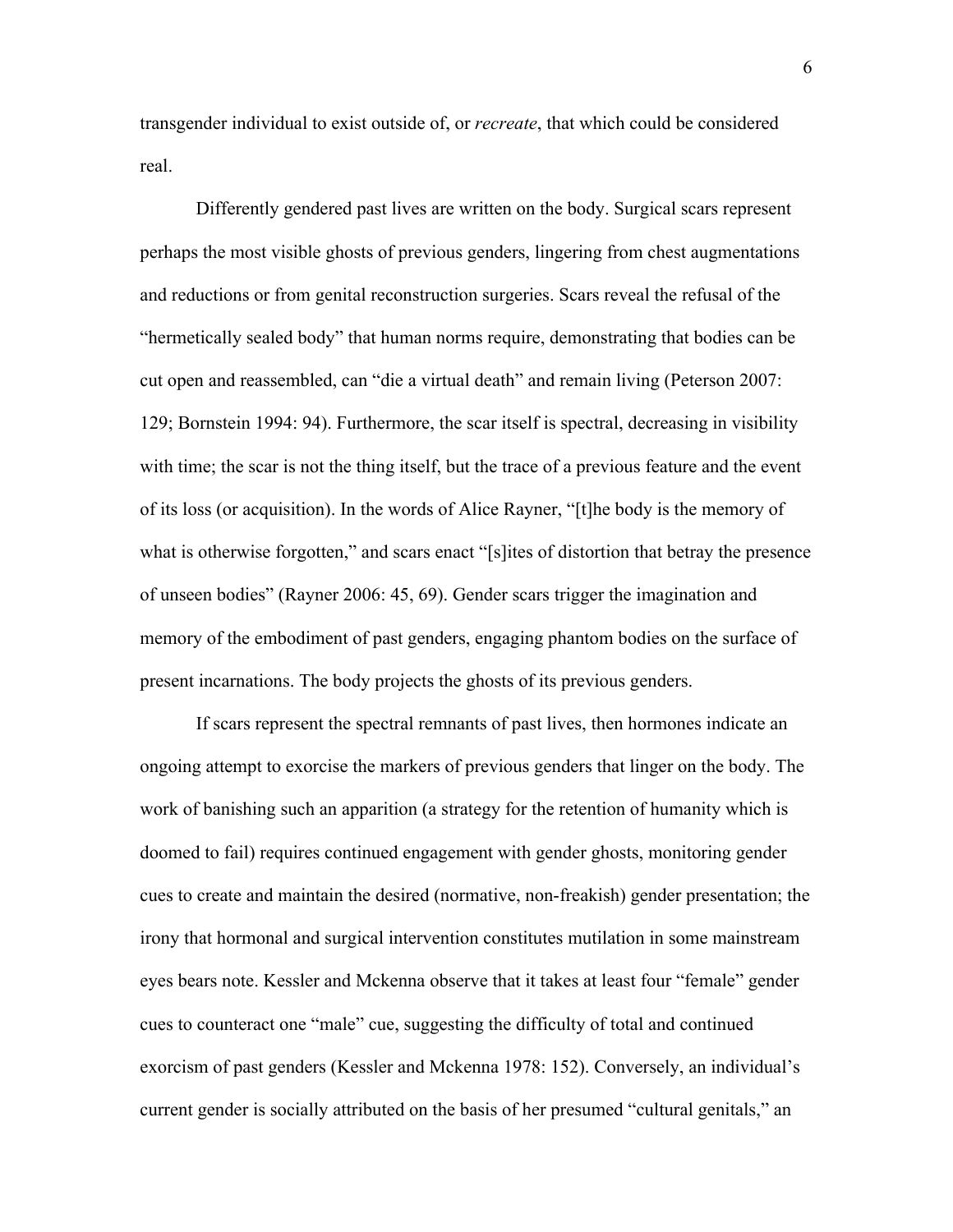imagined apparition between their legs which matches the gender categories that the rest of her physical presentation suggests (Kessler and McKenna 1978: 154). Imagined genitalia haunt the body, attempting to regulate the alignment between presentation and embodiment. Though previous genders are physically embodied, their ghosting is a social phenomenon. The ways that physical gender transgression appears on the body triggers the invalidation, discrimination, and violence plaguing those unprotected by the bounds of "human decency."

Even if the specter of the freak is exorcized with a normative, 'passing' gender presentation, transgender past lives haunt social relationships as well. In the postmodern reality of constant surveillance and mediation, gender histories remain traceable in court documents, hospital records, and birth certificates<sup>4</sup>. The past life paper trail, however, does not have nearly the visceral impact of gender histories relating to family and other long-term human relationships. Here, the ghost floats off of the body and into the interstitial space between individuals, complicating their relationship due to their own individual apprehensions, expectations, and memories relating to the transgender past (and present) lives. A mother, learning that her once-daughter is now her son, may have difficulty letting go of her daughter's ghost, in order to welcome and support the new identity. The mother's remembrance of the daughter's humanity may cost the son his.

Transgender past lives become more embedded by some psychiatric rhetorics that encourage friends and family members to conceptualize of a gender transition as the death of their loved one, allowing for the reemergence of a new (similar, but not the same) relationship with the reborn individual, as if killing the "freak" allows for a preservation of stability. Such a mortal strategy was deployed by John Money in the infamous John/Joan case, in which he insisted that the parents think of their son as dead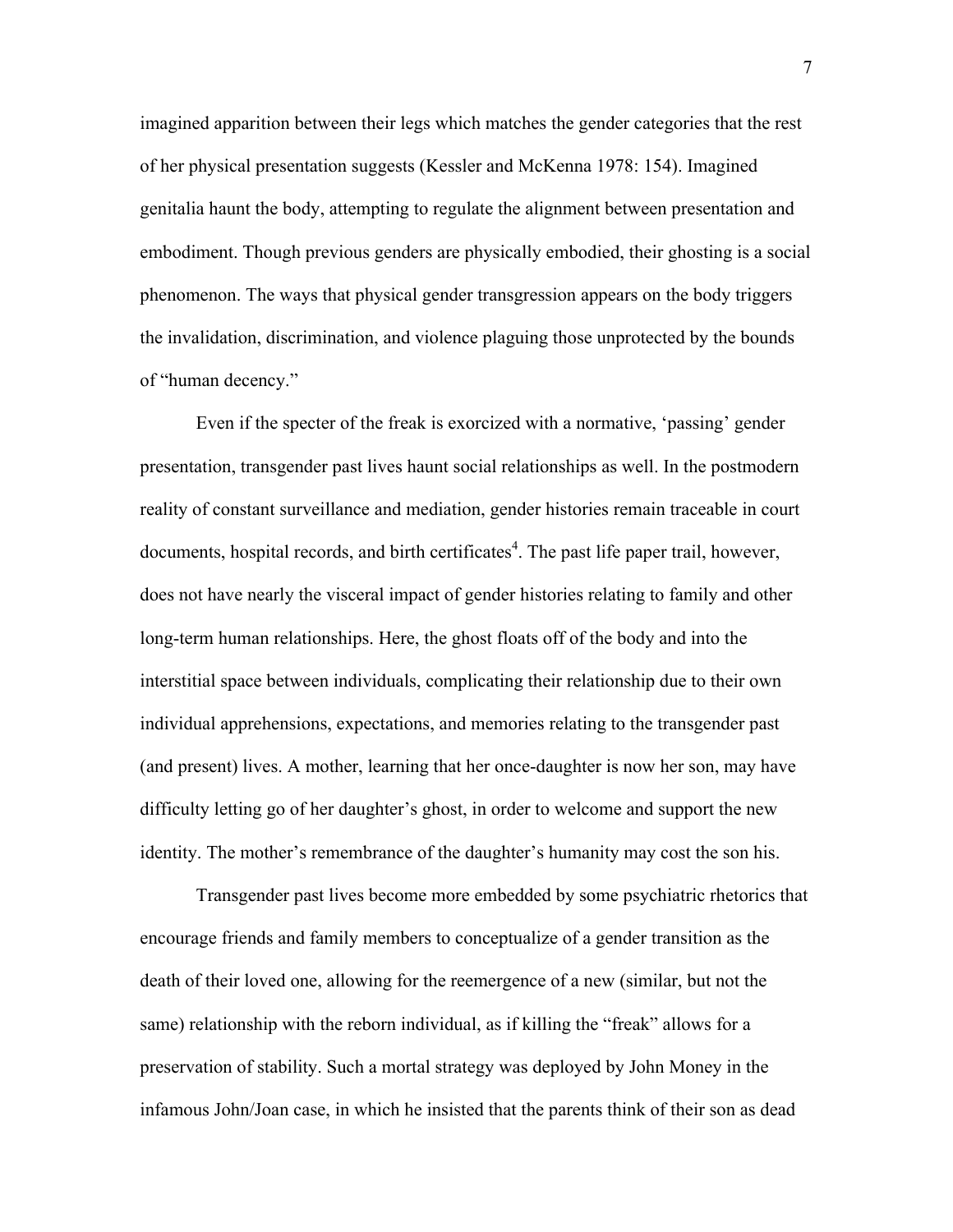because "harboring doubts [could] weaken the child's [gender] identification" (Colapinto 2000:  $54$ <sup>5</sup>. Instructions to envision death in association with transition structures the ghosting of gender in social interactions, allowing previous identifications to hover on a spectral periphery while their presence is consciously ignored or denied. Social gender hauntings reflect back onto continued gender embodiment, as "the relation of each body to itself is always haunted by its appropriation in and through the other" (Peterson 2007: 114). Gender specters live in and on the body, but they are sustained by social relationships; the persistence of past lives written on the body assumes other bodies to read them. Without social interactions, gendered past lives are confined to the realm of (the transgender individual's) memory.

Gender ghosts perform the haunting of transgender bodies regardless of one's acknowledgement or denial of past lives. Even if an individual "outs" herself as transgender or transsexual, her past as a different gender remains ghostly for new acquaintances. Rigidity of gender categories limits the imagination of previous embodied genders, only allowing for spectral traces. This specter, "understood as neither spirit nor body, but as a surplus," may emerge in physical characteristics that overflow current gender presentation—scars, or "oversized" hands<sup>6</sup>--or may appear in memory and social interaction, conjuring the freakishness which underwrites transgender inhumanity (Peterson 2007: 66). Further, the specter projects forward, as future possible gender presentations haunt the current body and the social imagination; this remains particularly apparent in the case of the actively transitioning body, in a state of flux which may or may not target a specific destination. Transgender past lives are insensible to linear time, like Derrida's description of the specter which "is the future, it is always to come, it presents itself as only that which could come or could come back" (Derrida 1994: 48).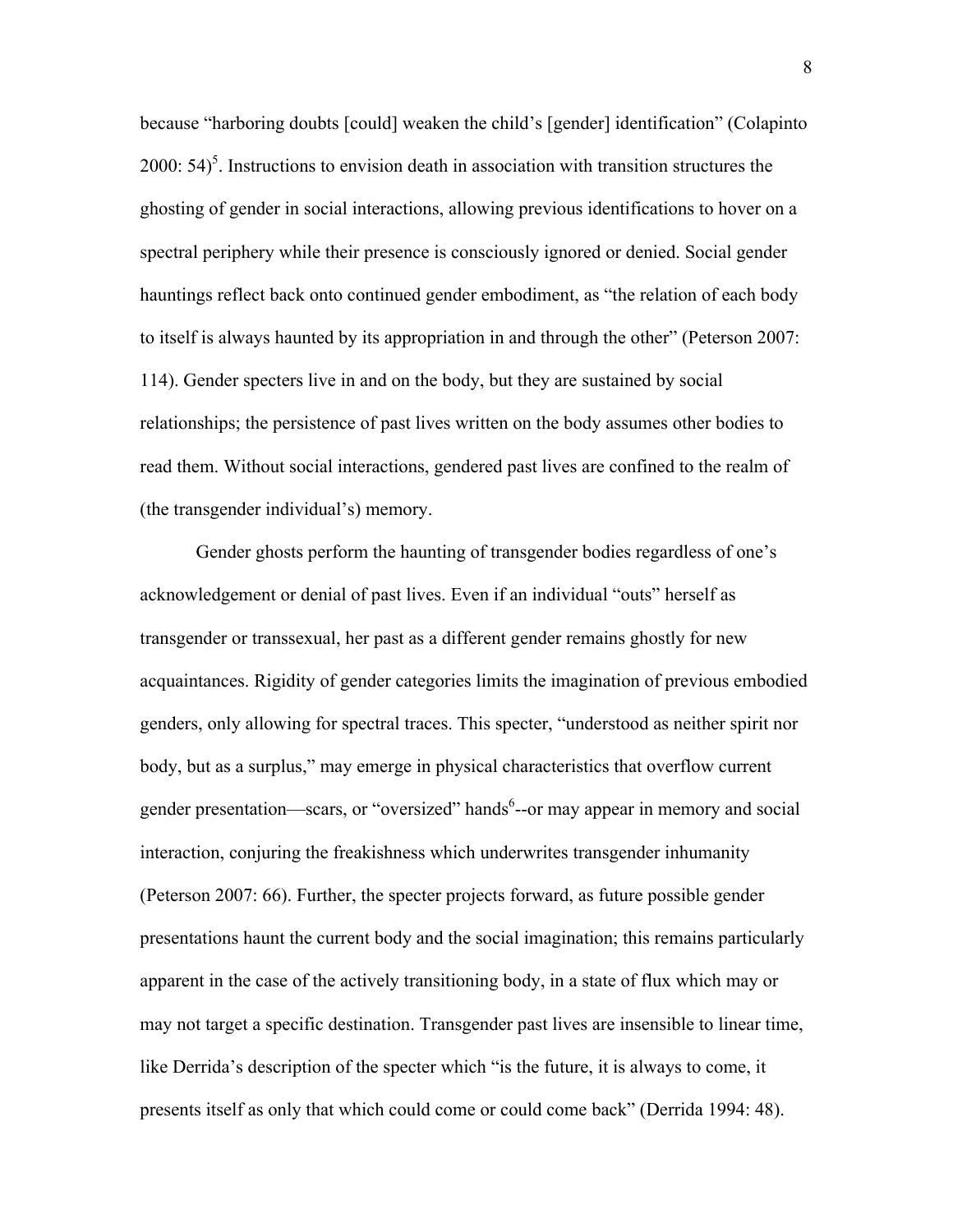Even in new social interactions, the ghosts of differently gendered past lives can never be fully exorcised; as specters, they are always in the process of reappearing. The danger of this re-apparition suggests that for the transgender subject, reclamation of human status may always already be a failed project.

 Cultural scripts which render transgender bodies as freaks and specters release these subjects into the realm of the inhuman, revealing gaps and fissures in the structuring of humanity. The image of the freakishly gendered body, physical transgression writ large, socially justifies the negation of the humanity of trans subjects. Transgender past lives demonstrate the ways in which gender haunts and the body and social interactions. Such ghosting is not limited to gender-transgressive bodies, however; gender can be found haunting any individual, in the forms of expectations and structures. "Failing to live up to gender norms," to use Judith Butler's phrase, constitutes the root of any gender haunting, whether the failure comes prior to the haunting or results from it (Butler 2001: 634). Playing and performing through cultural structures, gender acts as a social apparition that ghosts, haunts, and ultimately possesses the body. In acknowledging, troubling, and subverting this possession, the inhumanly transgender subject accesses the privileges and dangers which exist outside of human decency.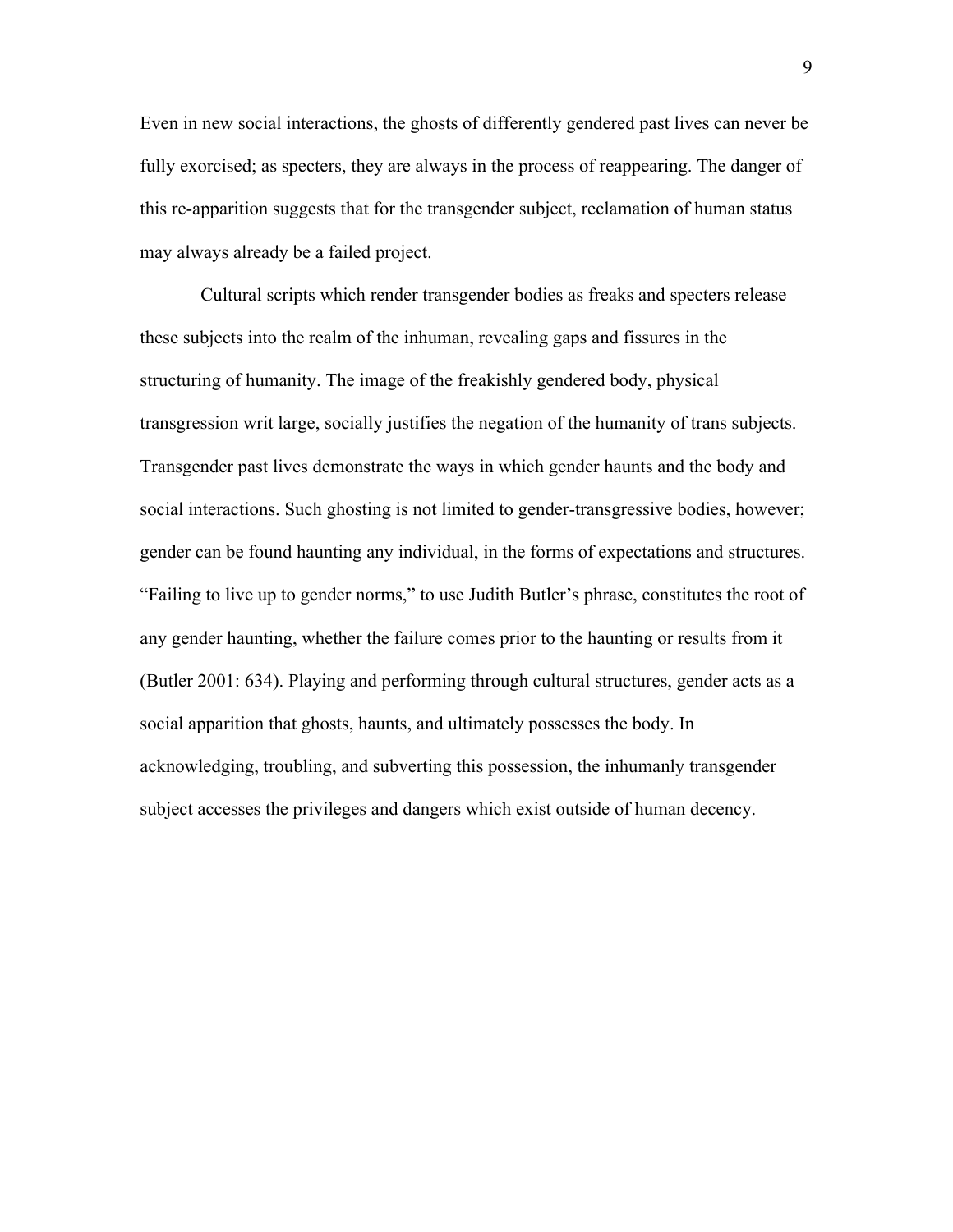**Notes** 

 $\overline{a}$ 

<sup>1</sup> For the purposes of this paper, I use "transsexual" to refer to individuals who undergo hormonal and surgical gender transition with the intention of living a 'stealth' life after transition, in which they are not out about their transsexual status. Conversely, I use "transgender" as an umbrella term including individuals who identify with a gender other than their assigned gender, but may or may not undergo surgical and/or hormonal transition.

 $2^2$ Feminist consciousness leads me to use she/her as a generic pronoun in this paper. This choice is not intended to silence, ignore, or obscure transmasculine experiences and subjectivities.

 $3$ This division of visible/invisible is an oversimplification, considering that past genders are always already potentially emergent. Building on Judith Butler's work which suggests that gender is an accomplishment, the possibility of gender haunting the body proposes that gender is never (completely) accomplished.

<sup>4</sup>Though it is possible for some of these records to be sealed or altered to comply with current gender identification and presentation, it is essentially impossible to erase all official traces of a differently gendered past. A transsexual can only be as 'stealth' as their own omission allows.

 $5$ Though Dr. Money's work on gender reassignment has been widely discredited by David Reimer himself (the subject of the John/Joan experiment), as well as scientists such as Milton Diamond and Keith Sigmundson, conflations of gender reassignment with death remains a commonly deployed coping strategy for families and friends coping with a loved one's transition.

 ${}^{6}$ Large hands are often listed as a marker of male-to-female transsexuals, and represent a feature of the body which (currently) cannot be reshaped to gender congruence by surgery.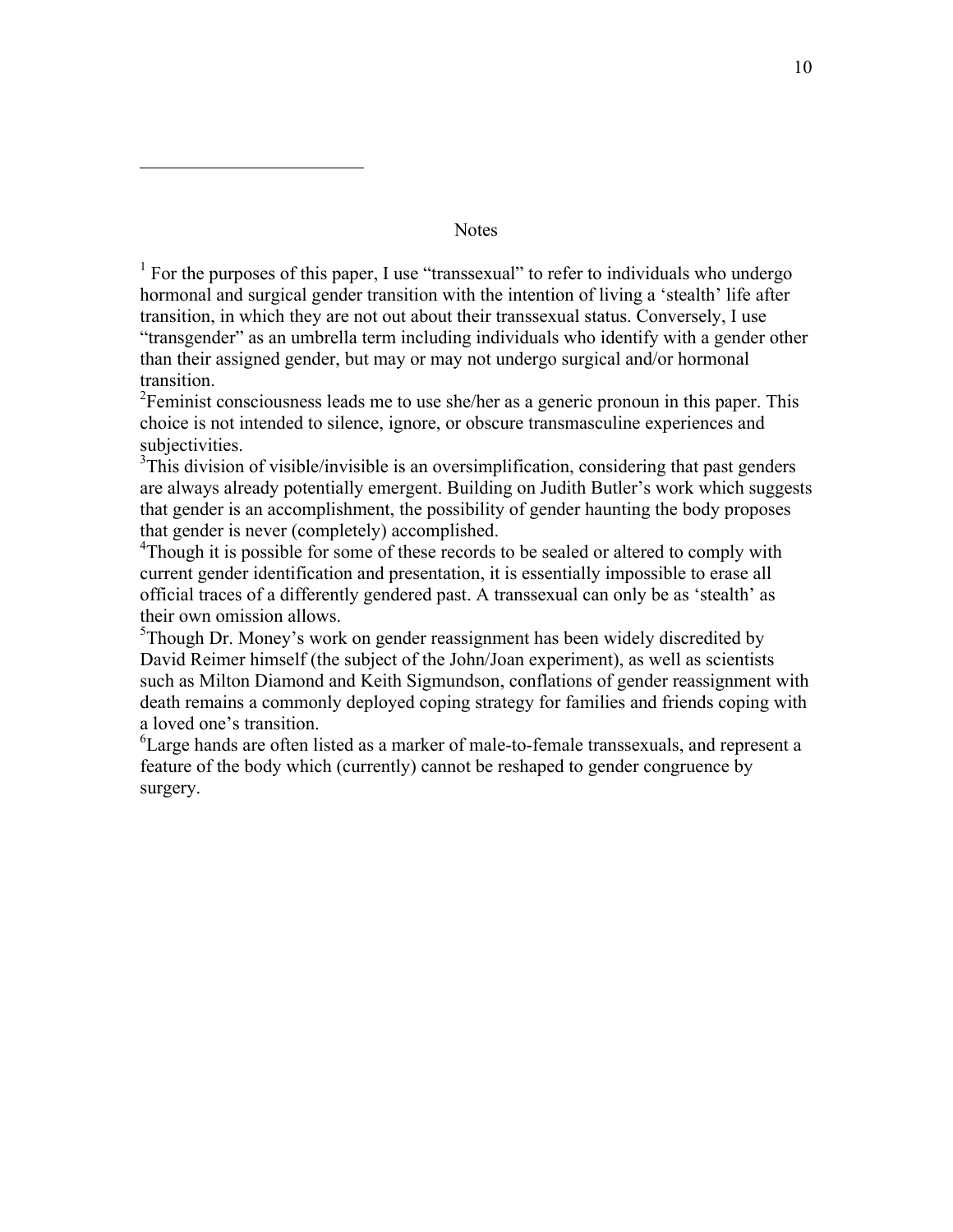$\overline{a}$ 

- Bornstein, Kate. *Gender Outlaw: On Men, Women, and the Rest of Us*. New York: Vintage Books, 1994.
- Butler, Judith. "Doing Justice to Someone: Sex Reassignment and Allegories of Transsexuality." *GLQ* 7.4 (2001): 621-36.
- Colapinto, John. *As Nature Made Him: The Boy Who Was Raised as a Girl*. New York: HarperCollins, 2000.
- Derrida, Jacques. *Specters of Marx: The State of the Debt, the Work of Mourning, and the New International*. New York: Routledge, 1994.
- Fiedler, Leslie. *Freaks: Myths and Images of the Secret Self*. New York: Anchor Books, 1978.
- Gordon, Avery. *Ghostly Matters: Haunting and the Sociological Imagination*. Minneapolis: University of Minnesota Press, 2008.
- Kessler, Suzanne J., and Wendy McKenna. *Gender: An Ethnomethodological Approach*. Chicago: University of Chicago Press, 1978.
- Kipnis, Laura. "Feminism: The Political Conscience of Postmodernism?" *Universal Abandon? The Politics of Postmodernism*. Ed. Andrew Ross. Minneapolis: University of Minnesota Press, 1988. 149-66.
- Peterson, Christopher. *Kindred Specters: Death, Mourning, and American Affinity*. Minneapolis: University of Minnesota Press, 2007.
- Rayner, Alice. *Ghosts: Death's Double and the Phenomena of Theatre*. Minneapolis: University of Minnesota Press, 2006.
- Troy, Ceridwen. "How to Kill a Transperson." *The Empty Closet (March 2008),*